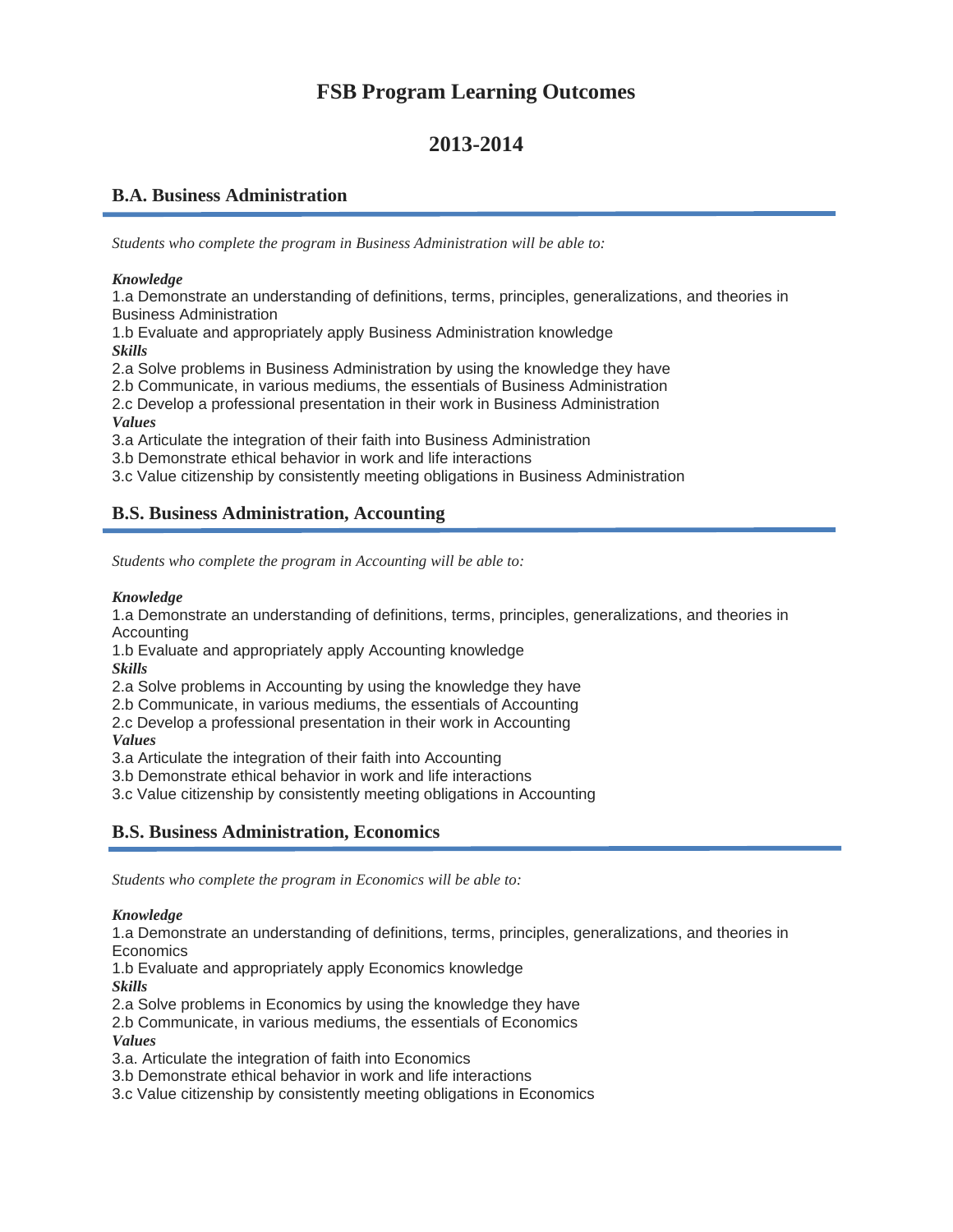*Students who complete the program in Finance will be able to:*

*Knowledge*

1.a Demonstrate an understanding of definitions, terms, principles, generalizations, and theories in Finance

1.b Evaluate and appropriately apply Finance knowledge

*Skills*

2.a Solve problems in Finance by using the knowledge they have

2.b Communicate, in various mediums, the essentials of Finance 2.c Develop a professional presentation in their work in Finance

*Values*

3.a Articulate the integration of their faith into Finance

3.b Demonstrate ethical behavior in work and life interactions

3.c Value citizenship by consistently meeting obligations in Finance

## **B.S. Business Administration, International Development**

*Students who complete the program in International Development will be able to:*

### *Knowledge*

1.a Demonstrate an understanding of definitions, terms, principles, generalizations, and theories in International Development

1.b Evaluate and appropriately apply International Development knowledge *Skills*

2.a Solve problems in International Development by using the knowledge they have

2.b Communicate, in various mediums, the essentials of International Development

2.c Develop a professional presentation in their work in International Development *Values*

3.a Articulate the integration of their faith into International Development

3.b Demonstrate ethical behavior in work and life interactions

3.c Value citizenship by consistently meeting obligations in International Development

### **B.S. Business Administration, Management**

*Students who complete the program in Management will be able to:*

#### *Knowledge*

1.a Demonstrate an understanding of definitions, terms, principles, generalizations, and theories in Management

1.b Evaluate and appropriately apply Management knowledge *Skills*

2.a Solve problems in Management by using the knowledge they have

2.b Communicate, in various mediums, the essentials of Management

2.c Develop a professional presentation in their work in Management *Values*

3.a Articulate the integration of their faith into Management

3.b Demonstrate ethical behavior in work and life interactions

3.c Value citizenship by consistently meeting obligations in Management